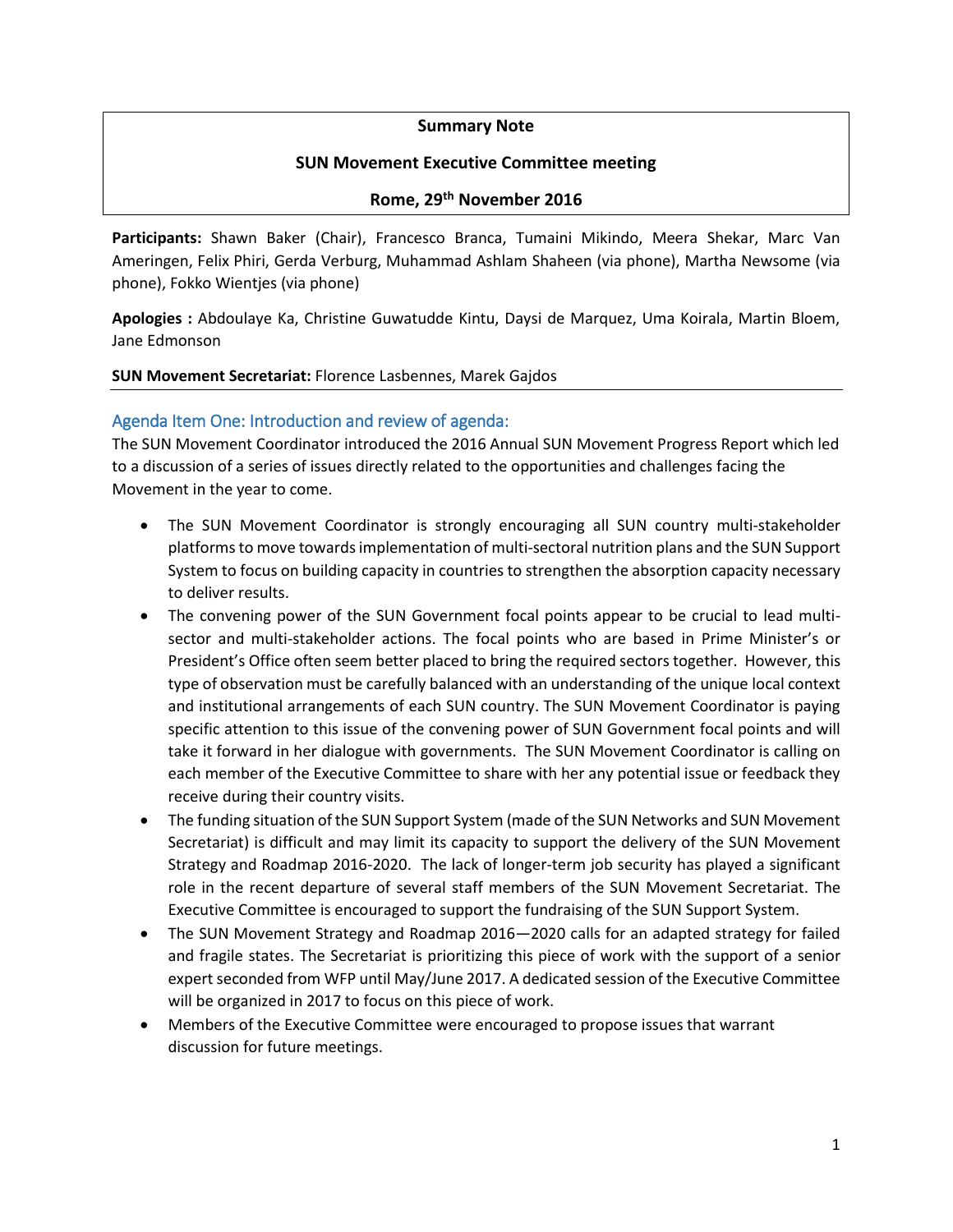Agenda item 2 : FOR DISCUSSION AND ORIENTATION OF THE MOVEMENT: how to better support SUN countries to "effectively use and significantly increase financial resources for nutrition" (4<sup>th</sup> strategic objective of the SUN Movement Strategy 2016-2020)?

- **Nutrition for Growth (N4G) roadmap for 2017**
	- $\circ$  The N4G stakeholder group is convened by DFID and includes representatives from the Gates Foundation, the Children's Investment Fund Foundation, USAID, JICA, FAO, WHO, the Global Nutrition Report, the Jamie Oliver Foundation and the SUN Movement Secretariat.
	- $\circ$  The draft N4G roadmap for 2017 aims to support the full delivery of the commitments made at the 2013 N4G event and to encourage further policy, action and finance commitments leading to results in countries.
	- $\circ$  After a discussion on how best to engage with the events and opportunities set out in the draft roadmap, **the Executive Committee concluded that:** 
		- **The SUN Movement has a significant contribution to make to the N4G roadmap. Acknowledging previous sensitivities of explicit involvement of the SUN Movement, the Executive Committee agreed that it was now appropriate and timely for the Movement to proactively and publicly demonstrate its support and involvement in the N4G stakeholder group.**
		- **The SUN Movement Secretariat will report back to the N4G stakeholder group on behalf of the Executive Committee with the following recommendations:**
			- **The series of events should not only focus on financial commitments by the G7 but also encourage policy and action commitments that can be made at the G20.**
			- **A dedicated moment focusing on private sector engagement could strengthen the overall approach in the N4G Roadmap for 2017.**
			- **A paramount event focusing on new financial commitments to be implemented in ways that reinforce capacities in countries is welcome.**
			- **The series of events of the N4G Roadmap for 2017 should be better articulated with clear strategic expected outcomes that are complementing each other.**
		- **Involved Executive Committee members will encourage coherence of the N4G Roadmap with engagements and events planned by other related initiatives (2030 Agenda, Every Woman, Every Child, etc.) and focus on progress in SUN countries.**

## **Funding situation of the SUN Movement Support System**

- $\circ$  Stock-take: The SUN Movement Support System, comprised of the four SUN Networks and the SUN Movement Secretariat, is facing important financial gaps for the period 2017-2020. This is limiting the capacity of the Support System to deliver the outcomes set out in the SUN Movement Strategy and Roadmap for 2016-2020. In particular, the short-term contracts of staff is contributing to an increase in staff turnover.
- o The potential reformed SUN Multi-Partner Trust Fund doesn't reach the minimum of USD 5 million to be activated to support engagement of multiple stakeholders in countries.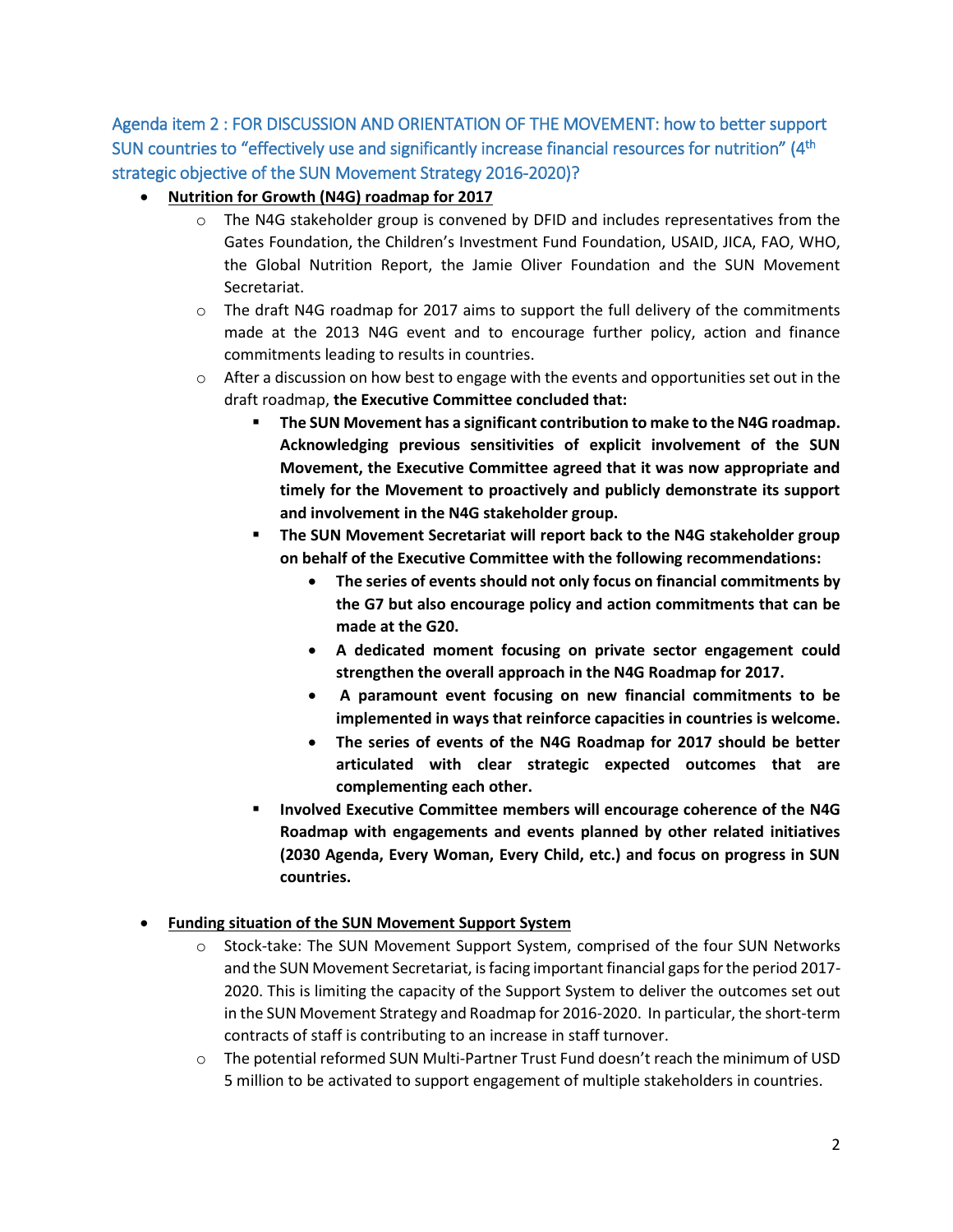- $\circ$  Reviewing this overall financial situation one week ago, the Senior Officials of the SUN Donor Network stressed the importance of financially securing the SUN Movement Secretariat, prioritizing funding for the SUN Civil Society Network and to encourage further contribution from the UN agencies to the UN Network for SUN. They acknowledged that there is no consensus on ways to fund the SUN Business Network and asked the Secretariat to identify an option that would lead to the activation of a SUN pooled fund delivering small grants to local networks of stakeholders in countries with a commitment of USD 3 million per year.
- o **The Executive Committee shares a sense of urgency on the need to prioritize funding of the SUN Movement Secretariat. While the Executive Committee appreciated the value of all the SUN Networks they stressed the urgency to secure the funding of the SUN Civil Society Network and encouraged the members of each of the Networks to take responsibility for the financing of their specific network and secretariat.**
- o **The SUN Movement Secretariat is required to develop an alternative option to host and activate a SUN pooled fund supporting small grants for stakeholder engagement in countries.**
- o **Given the challenges in securing adequate funding, the Executive Committee cautioned against the regionalization of each SUN Network due to the associated costs.**
- o **The Executive Committee recommended that the Coordinator and SUN Movement Secretariat prioritize engagement with the new UN Secretary General early in 2017 to secure his support to the SUN Movement.**
- **Landscape of financing for nutrition investments**
	- $\circ$  Actions to bridge efforts of SUN Countries to cost and fund their national nutrition plans with opportunities to access external investments in complement to their domestic resources are urgently required. A plan defining concrete actions and precise roles and responsibilities is required to improve access of SUN Countries to predictable, timely and transparent sources of funding.
	- o **A working group made of Shawn Baker, Felix Phiri, Meera Shekar, Gerda Verburg and Florence Lasbennes will prepare a framing document for the next meeting of the Executive Committee.**

# Agenda item 3 – FOR UPDATES AND DECISION ON NEXT STEPS: Review of Action points of the SUN Movement Executive Committee

- Action point 1 Global landscape on nutrition
	- $\circ$  Stock-Take: One pager briefly describing the global landscape on nutrition is included in Strategy. The UNSCN is about to release a discussion paper on "Global Nutrition Governance" describing further the global landscape. The Executive Committee expressed concerns that this crowded landscape might not cover all functions needed to support country led actions and results while creating a sense of confusion.
	- o Follow-up: Shawn Baker and Florence Lasbennes to frame further discussion of the Executive Committee on this issue.
- Action point 2 position paper on the implications of multiple forms of malnutrition for the SUN Movement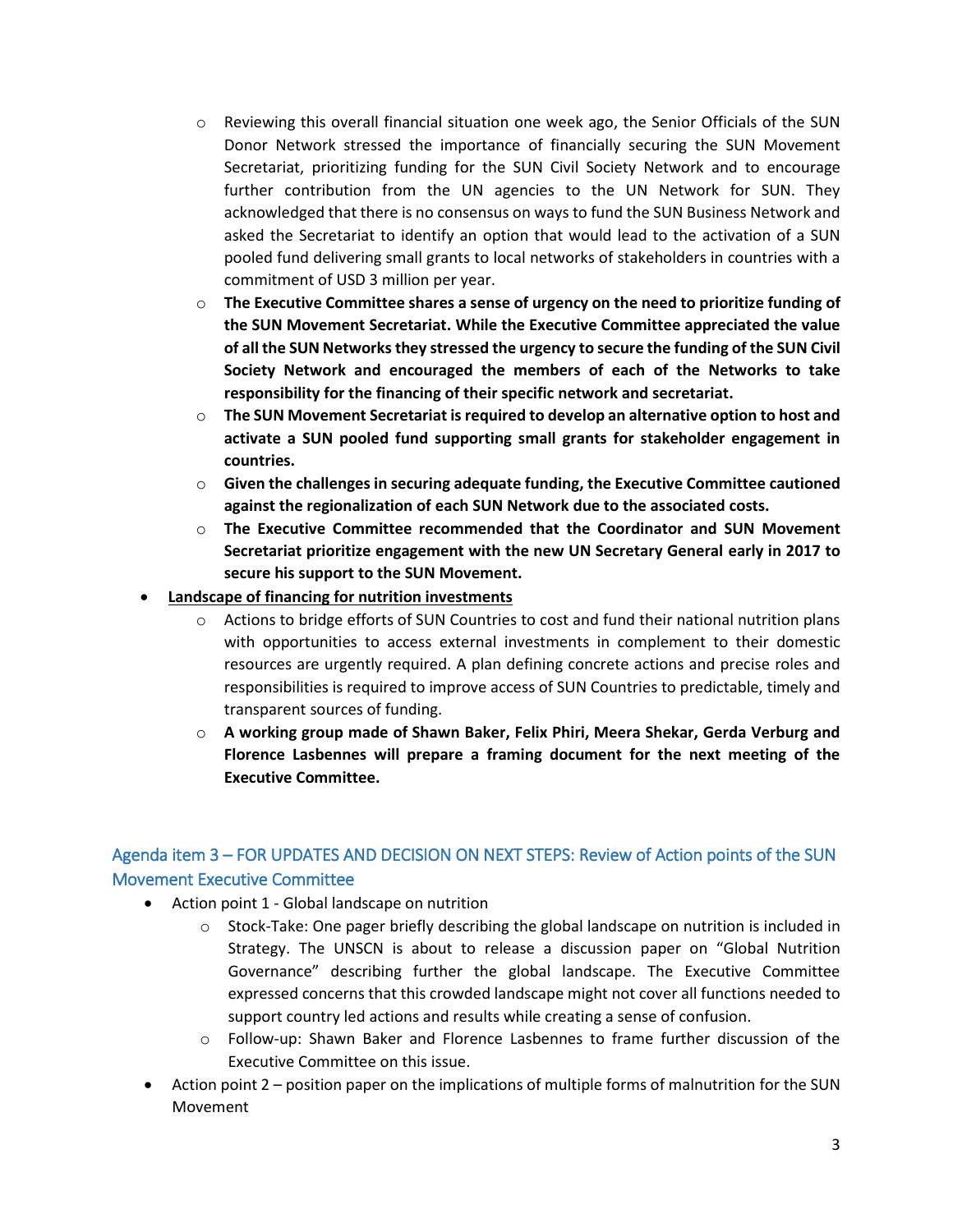- o **Follow-up: Francesco Branca to share the paper developed with Corina Hawkes on double duty actions**
- Action point 5 strengthening the approach of the SUN Movement on conflict of interest
	- Follow up: (1) Francesco Branca and Florence Lasbennes to organise a one hour session **of the executive committee on Conflict of interest, looking at the experience of the Movement so far to roll out existing tools in SUN countries and the challenges and opportunities to encourage and accompany further SUN countries to prevent and manage conflicts of interests. (2) a dedicated session on prevention and management of conflict of interest in SUN countries will be organized at the Global Gathering 2017.**
- Action point 8 options for the evaluation of the second phase of the SUN movement
	- o **Follow up: Meera Shekar and Felix Phiri to propose options**
- Action point 9 Executive Committee and Lead Group membership management and selfassessment of performance of Executive Committee
	- o **Follow up: Shawn Baker to lead self-assessment of Executive Committee in 2017. Coordinator to follow up on Lead Group.**

## Agenda Item 4 – Modus operandi of the SUN Movement Executive Committee

4a – Procedures for managing change of status of members of the Executive Committee

 **The draft Paper circulated by the Chair on 17/11/2016 is adopted and will be posted on the SUN Movement website.**

## 4b – Modalities to review activity plans of the Support System of the SUN Movement

- **Regarding the SUN Movement Secretariat**: **The new hosting arrangement by UNOPS and multiyear activity and financial framework of the SUN Movement Secretariat are endorsed by the Executive Committee. This hosting arrangement requires that UNOPS join the Executive Committee as ex officio member. This issue was debated by the Executive Committee and was approved. It was noted during the debate that the chair and vice-chair ensure that the representative act in an ex officio role. The Chair of the Lead Group will be informed of this decision.**
- **Regarding the engagement of the Executive Committee with the SUN Networks: The Executive Committee will meet with delegations of the four SUN Networks to conduct an annual review of progress of the SUN Support System guided by the SUN Movement principles of engagement and the SUN Movement Strategy and Roadmap 2016-2020. This annual review will ideally be organized to coincide with the annual SUN Movement Global Gathering. Invitations will be sent to the chair of the respective steering groups of each SUN Network.**

## 4c - Modalities to handle complaints against the SUN Movement

- The modus operandi agreed in February 2016 to handle of complaints and public critiques of the SUN Movement is as follows:
	- $\circ$  Thematic critiques shall be brought to the attention of the Executive Committee